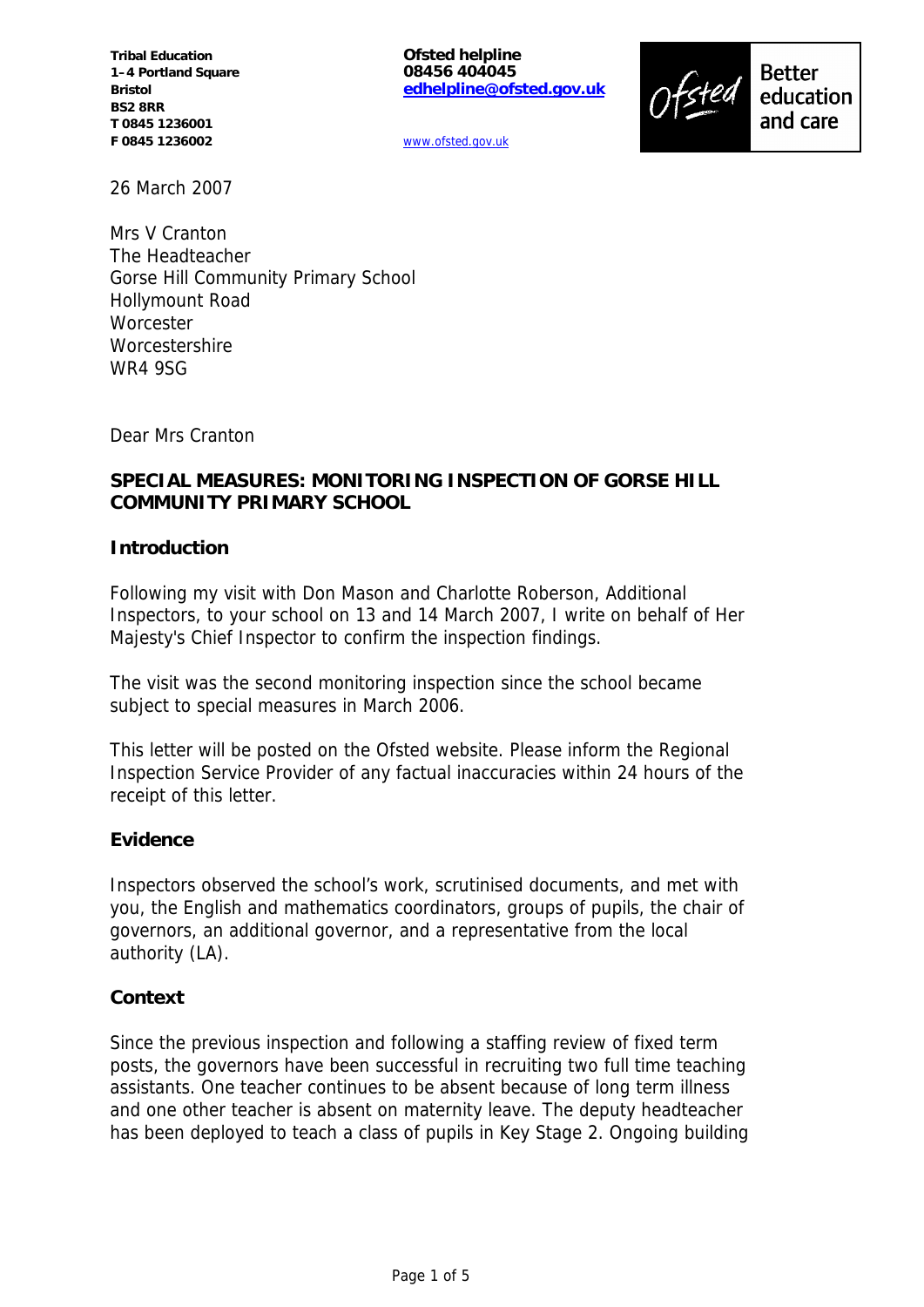

work in the Foundation Stage and Key Stage 1 is disrupting provision in these areas of the school.

# **Achievement and standards**

Whilst standards remain low and often well below the levels expected for the pupils' ages, achievements in English and mathematics are beginning to show signs of improvement. From a very low base, the rate of pupils' progress is increasing. This is clearly a welcome improvement but should not mask the fact that a third of the pupils continue to make no progress or are falling further behind in reading, writing and mathematics. The school's assessment information, some of which has been moderated, shows that more pupils are making at least satisfactory progress and some are doing better than this. A majority of pupils are generally doing well in Years 5 and 6 and some are doing reasonably well in Years 2 and 4. Their progress in Year 3 continues to be unsatisfactory and is slow in Reception and Year 1.

Progress on the area for improvement identified by the inspection in March 2006:

 improve achievement and raise standards in English and mathematics by accelerating the rate of pupils' progress in both subjects **–** broadly satisfactory.

**Personal development and well-being**

As reported previously, the great majority of pupils behave well. They are polite and welcoming to visitors. The quality of relationships between pupils and between adults and pupils is good. Most pupils have positive attitudes to their work, except when they are asked to complete tasks that they do not understand or are confused by teachers' questions and instructions. On these occasions pupils are easily distracted and become restless and inattentive. Some of the younger children in Reception and Year 1 are very boisterous when entering and leaving classrooms and are easily distracted during whole class sessions. This behaviour is not managed well enough by the teachers.

## **Quality of provision**

The quality of teaching and learning is beginning to improve but is inconsistent and far too variable. It is generally good in Years 4, 5 and 6 and for some of the pupils in Years 1 and 2. However, persistent weaknesses remain for too many pupils in Reception and Years 1, 2 and 3. The local authority target of 95% satisfactory or better teaching in the school by March 2007 has not been met.

Where teaching is good learning objectives are used effectively to guide the pupils' work, which is matched well to their different learning needs. Teaching assistants give good support particularly to explain and extend the tasks set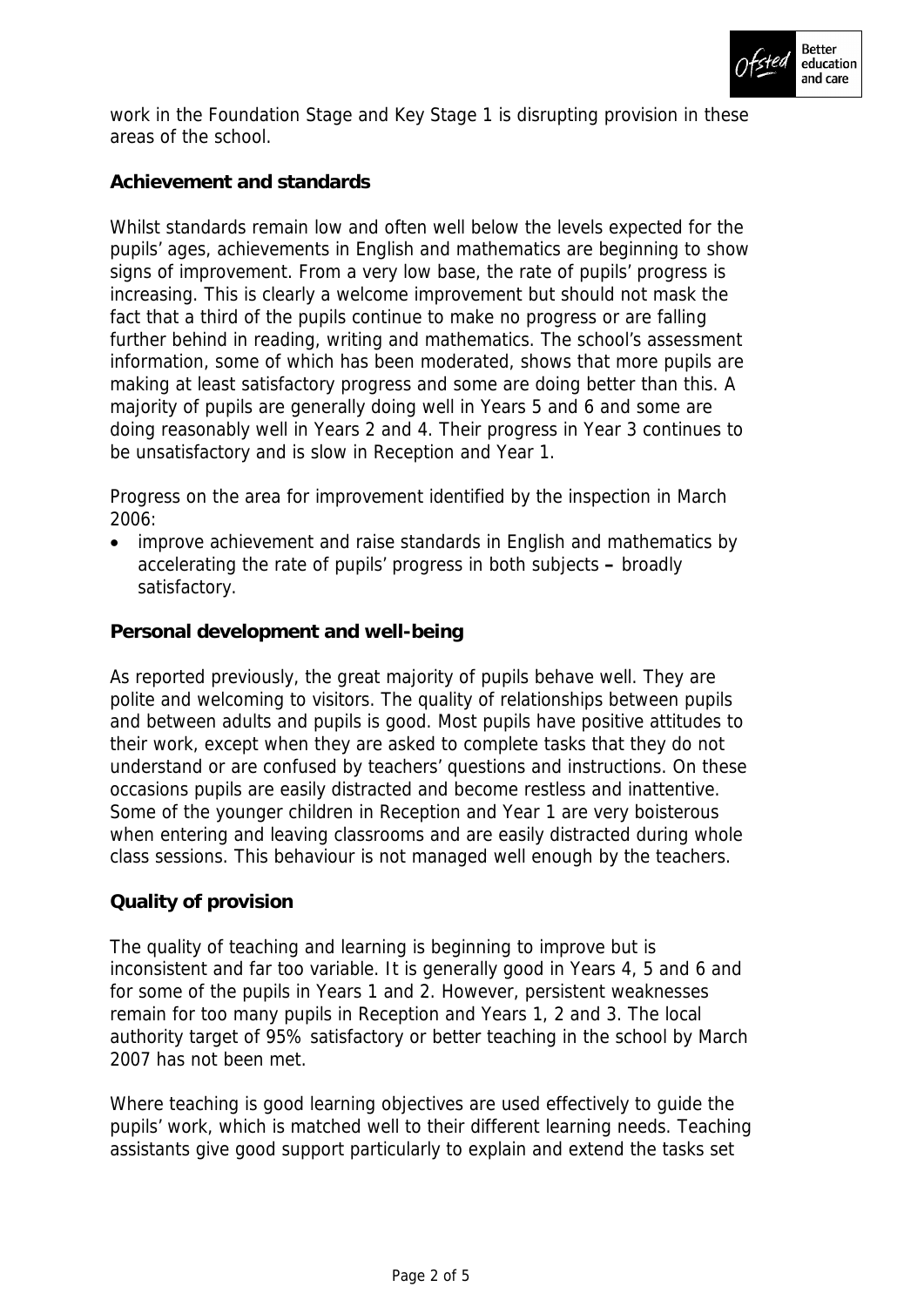

for different groups of pupils. Relationships are very good and teaching styles are lively and enthusiastic. Where teaching is having too little impact on the pupils' achievements it is because their work is either too difficult or too easy, teachers' explanations and instructions are confusing, and teaching assistants are not deployed effectively to help the pupils improve their work.

Assessment information is beginning to be used more effectively to influence teachers' planning and set targets for the pupils to achieve. Teachers have identified different ability groups in their classes and are starting to evaluate the impact of their lessons on pupils' achievements. Some teachers make changes to their planning based on what the pupils have learned and use this information well to make sure that their lessons are clearly focused on raising achievement. However, this is not yet a consistent feature in all classes and year groups.

The teaching of reading has improved and, as a result, some of the pupils are making much better progress and showing more enthusiasm for reading. Group reading sessions are generally positive, particularly for the pupils who are working with the teacher or another adult. When pupils are asked to read independently for enjoyment this work is not always sufficiently well planned, for example one group of pupils who were asked to sit outside a classroom and read a range of magazines, comics and newspapers made very little progress.

The use and helpfulness of curriculum targets for each pupil remains variable. In Year 6 pupils talk very positively about their targets and how they are helping them improve their work. In other year groups pupils are less sure about their targets and many cannot remember them. Plans to revise the curriculum have been suspended.

Progress on the area for improvement identified by the inspection in March 2006:

 improve the quality of teaching by requiring all teachers to use assessment information properly to assist their planning and target setting – broadly satisfactory.

## **Leadership and management**

The school's senior leadership team has successfully refocused priorities and is tackling the key areas for improvement more effectively than previously. You are giving a sound lead in improving the quality of monitoring and evaluation. Your self-evaluation of progress since the previous monitoring inspection identifies what is going well and what needs to be done to ensure improvements are sustainable and embedded across the school. This is a welcome development. The seconded deputy headteacher has introduced a systematic and coherent programme to track pupils' progress and measure their achievements. This has the potential to play an important part in raising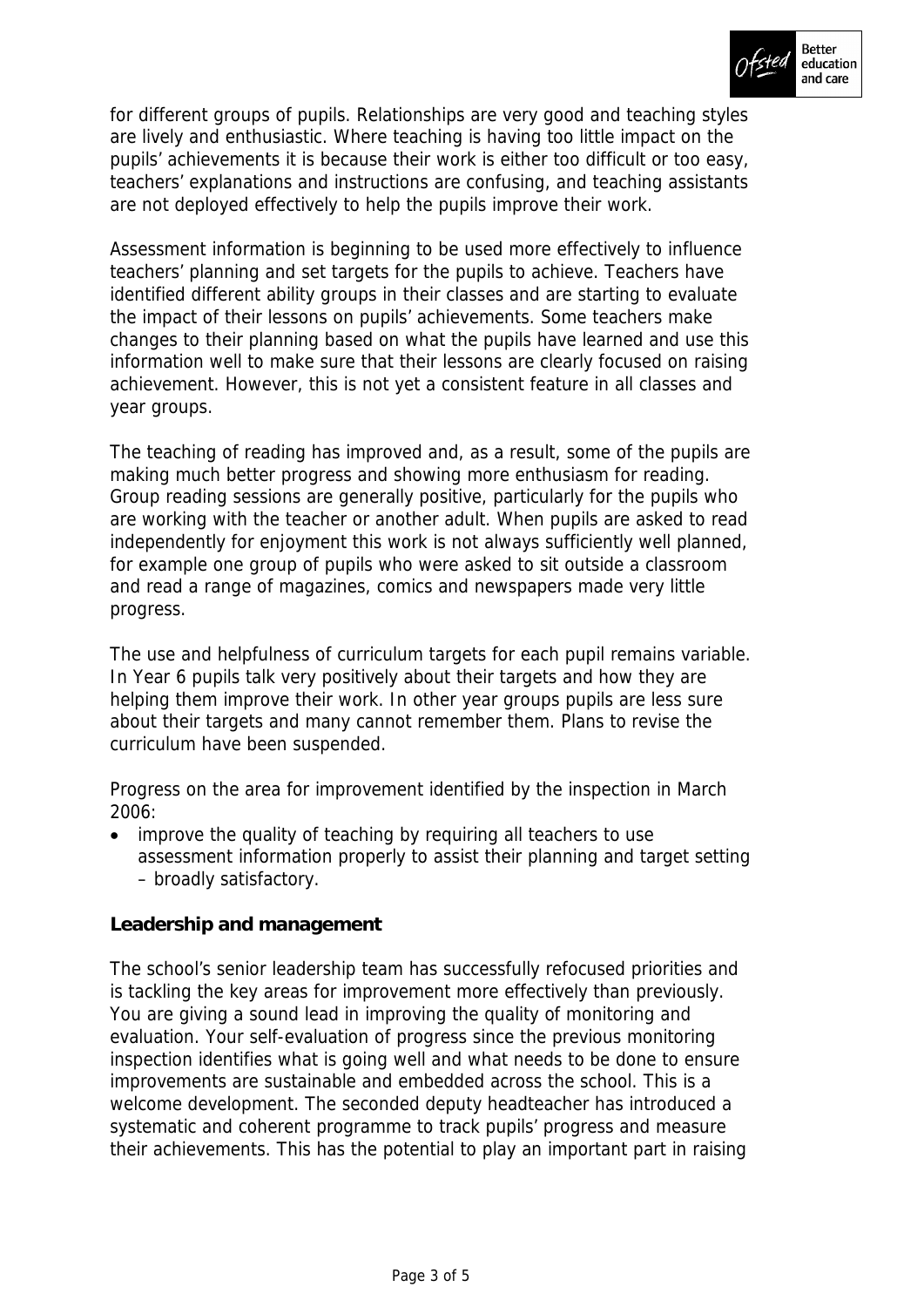

standards. The subject leaders for English and mathematics have become more involved in monitoring their subjects and helping their colleagues improve the quality of teaching. These actions are starting to have a positive impact, although much work lies ahead to secure the school's capacity for further improvement.

Self-evaluation and monitoring are satisfactory, although some weaknesses remain in checking and improving the quality of teaching. Whilst the monitoring programme is more focused on raising standards, there is a lack of rigour and sense of urgency in the written feedback and the targets set to eliminate persistent weaknesses in teaching. Some targets remain far too broad and do not indicate exactly what teachers need to do to improve their work. Similarly, many of the checks on teaching do not show how or when senior teachers will follow up the targets to secure improvement. There is not yet a sufficiently coherent and sequenced programme which shows how the different monitoring and evaluation activities should be coordinated and linked to ensure improvement. Similarly, the written feedback to teachers does not always identify how well the pupils are making progress, and their achievements are sometimes confused with their attainment levels.

Assessment information is beginning to be used to hold teachers to account for the standards achieved by the pupils in their care. The senior leadership team is in a much stronger position to evaluate the impact of teaching on the pupils' learning and recognises that there is more work to be done to moderate teachers' assessments to ensure that they are consistently reliable and valid.

The action plan has been revised to give greater emphasis to measuring the impact of actions in raising achievement. The school is well placed to build on this further and, in the coming months, expects to set achievement targets for all pupils and year groups. Short term development planning has been improved and is broadly satisfactory.

The governors have improved their role in holding the school to account for the standards achieved by the pupils. Governing body minutes indicate that there is a strong focus on raising achievement and improving the quality of teaching. Governors are actively involved in checking pupils' progress and the quality of teaching and are in a far more secure position to ask challenging questions about the school's performance. These are all welcome developments.

Progress on the area for improvement identified by the inspection in March 2006:

 improve the quality of leadership and management by establishing greater rigour in the checks made on teaching and learning to ensure that they are always strongly focused on raising standards **–** satisfactory.